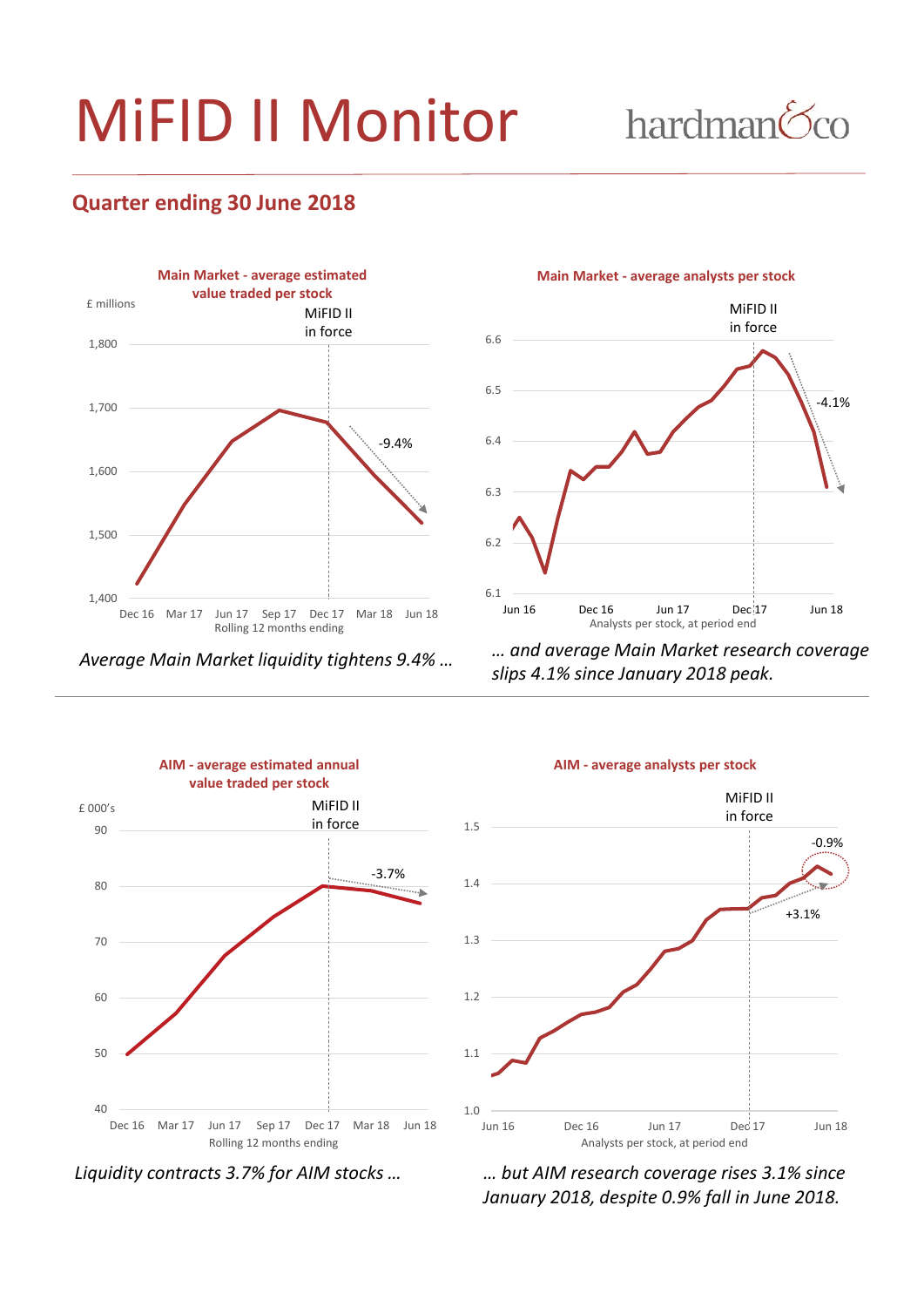# MiFID II Monitor

## hardman<sup>6</sup>co

#### **Quarter ending 30 June 2018 – Mid-market snapshot**



*Average Main Market mid-cap1 liquidity tightens 9.8% …*



*… and average Main Market mid-cap1 research coverage dips 4.7% since January 2018.*







*Liquidity shrinks 25% for AIM mid-cap1 stocks …*

*… but research rises 4.1% since Feb 2018 low.*

*1) Mid-cap definition: £600m - £5bn market capitalisation for Main Market (approx. FTSE-=250 equivalent) / £200-£600m market cap for AIM stocks*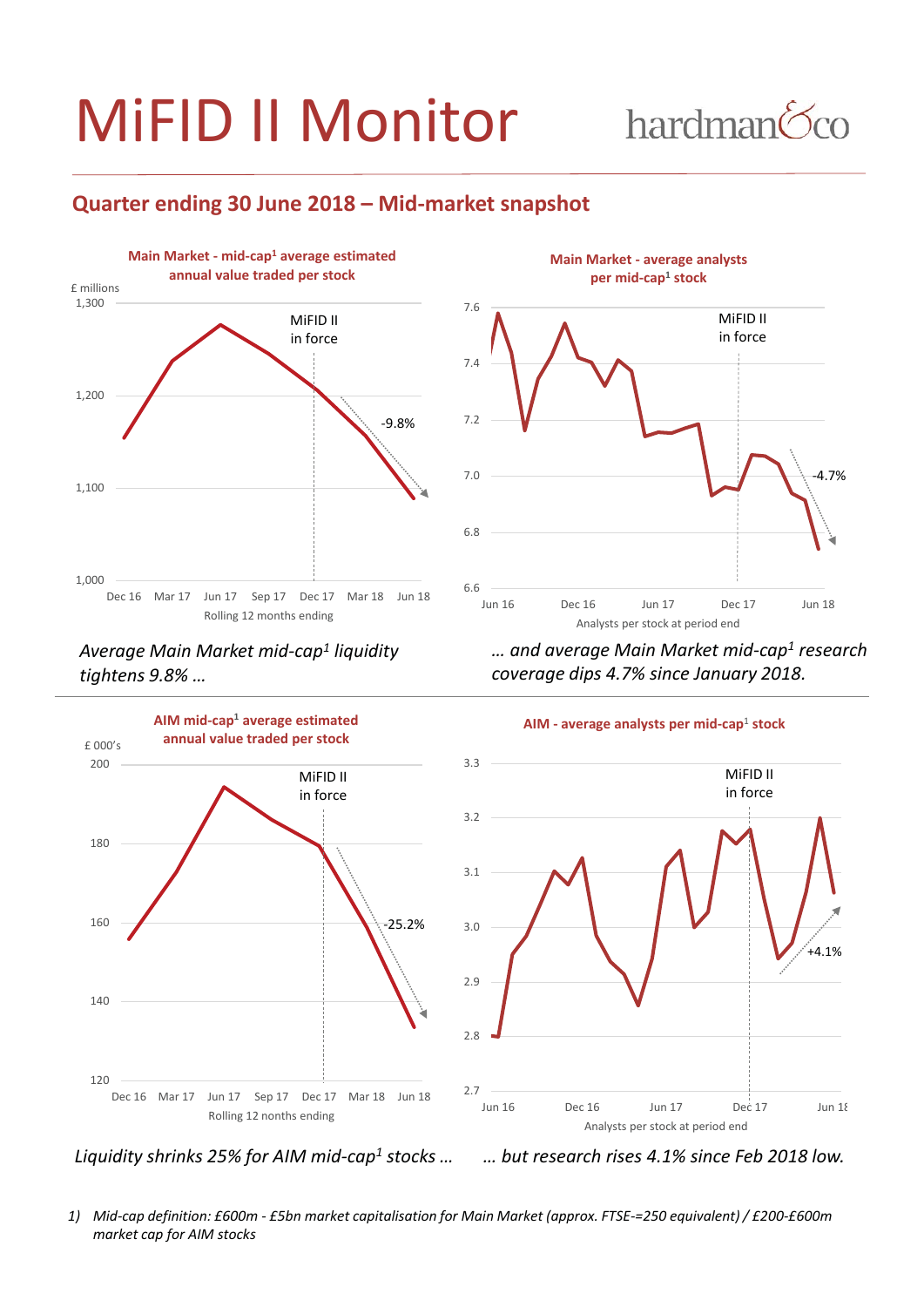# MiFID II Monitor

## hardman<sup>6</sup>co

#### **Quarter ending 30 June 2018**

#### **LSE Main Market: Average Stock Liquidity**

|                     | -Rolling 12M ending- |        |        |        |               |          |               |                                       |  |
|---------------------|----------------------|--------|--------|--------|---------------|----------|---------------|---------------------------------------|--|
|                     |                      |        |        |        |               |          |               | $---$ -June 2018 % change since $---$ |  |
| Mkt cap band        | Jun 18               | Mar 18 | Dec 17 | Sep 17 | <b>Jun 17</b> | Mar 18   | <b>Dec 17</b> | Sep 17                                |  |
| £0-600m             | 70.4                 | 74.8   | 77.3   | 77.5   | 77.2          | $-5.8\%$ | $-8.9%$       | $-9.1%$                               |  |
| £600-5,000m         | 1,089                | 1,158  | 1.208  | 1.246  | 1.275         | $-5.9%$  | $-9.8%$       | $-12.6%$                              |  |
| >£5,000m            | 9,891                | 10,320 | 10,795 | 11,612 | 11,402        | $-4.2%$  | $-8.4%$       | $-14.8%$                              |  |
| <b>Whole Market</b> | 1,521                | 1,597  | 1,680  | 1,696  | 1,646         | $-4.7\%$ | $-9.4%$       | $-10.3\%$                             |  |

| Mkt cap band        |                                         |        |        |        |               |                                                |          |          |  |
|---------------------|-----------------------------------------|--------|--------|--------|---------------|------------------------------------------------|----------|----------|--|
|                     | Period ended -------------------------- |        |        |        |               | --Change since --------------<br>------------- |          |          |  |
|                     | Jun 18                                  | Mar 18 | Dec 17 | Sep 17 | <b>Jun 17</b> | Mar 18                                         | Dec 17   | Sep 17   |  |
| £0-600m             | 2.34                                    | 2.51   | 2.25   | 2.18   | 2.03          | $-6.7\%$                                       | $+4.3%$  | $+7.7%$  |  |
| £600-5,000m         | 6.74                                    | 7.04   | 6.95   | 7.19   | 7.16          | $-4.3%$                                        | $-3.0%$  | $-6.2%$  |  |
| >£5,000m            | 15.6                                    | 16.7   | 16.6   | 16.5   | 16.6          | $-6.0%$                                        | $-6.0\%$ | $-5.0\%$ |  |
| <b>Whole Market</b> | 6.31                                    | 6.53   | 6.55   | 6.48   | 6.42          | $-3.4%$                                        | $-3.6%$  | $-2.6%$  |  |

*Source: London Stock Exchange, FactSet, Hardman & Co*

| <b>LSE AIM: Average Stock Liquidity</b> |                                       |                                                                            |               |        |        |               |                                             |          |  |  |
|-----------------------------------------|---------------------------------------|----------------------------------------------------------------------------|---------------|--------|--------|---------------|---------------------------------------------|----------|--|--|
|                                         |                                       |                                                                            |               |        |        |               |                                             |          |  |  |
|                                         |                                       |                                                                            |               |        |        |               |                                             |          |  |  |
|                                         | ------June 2018 % change since ------ |                                                                            |               |        |        |               |                                             |          |  |  |
| Mkt cap band                            | <b>Jun 18</b>                         | Mar 18                                                                     | <b>Dec 17</b> | Sep 17 | Jun 17 | <b>Mar 18</b> | Dec 17                                      | Sep 17   |  |  |
| £0-200m                                 | 22.2                                  | 22.8                                                                       | 23.5          | 21.3   | 18.5   | $-2.6%$       | $-5.4\%$                                    | +4.5%    |  |  |
| £200-600m                               | 133                                   | 157                                                                        | 178           | 185    | 195    | $-14.9%$      | $-25.2%$                                    | $-28.1%$ |  |  |
| >£600m                                  | 1,011                                 | 1,078                                                                      | 1,105         | 1,137  | 1,156  | $-6.2%$       | $-8.4%$                                     | $-11.0%$ |  |  |
| <b>Whole Market</b>                     | 77.0                                  | 79.2                                                                       | 79.9          | 74.6   | 67.9   | $-2.8%$       | $-3.7%$                                     | $+3.2%$  |  |  |
|                                         |                                       |                                                                            |               |        |        |               |                                             |          |  |  |
|                                         |                                       |                                                                            |               |        |        |               |                                             |          |  |  |
|                                         |                                       | --------------------------------- Period ended --------------------------- |               |        |        |               | ----------------Change since -------------- |          |  |  |
| Mkt cap band                            | <b>Jun 18</b>                         | Mar 18                                                                     | <b>Dec 17</b> | Sep 17 | Jun 17 | <b>Mar 18</b> | Dec 17                                      | Sep 17   |  |  |
| £0-200m                                 | 1.05                                  | 1.08                                                                       | 1.03          | 1.03   | 0.98   | $-2.1%$       | $+2.6%$                                     | $+1.9%$  |  |  |
| £200-600m                               | 3.06                                  | 2.97                                                                       | 3.18          | 3.03   | 3.11   | $+3.1%$       | $-3.6%$                                     | $+1.2%$  |  |  |
| >£600m                                  | 5.55                                  | 5.66                                                                       | 5.13          | 5.17   | 5.16   | $-1.9%$       | $+8.1%$                                     | $+7.4%$  |  |  |
| <b>Whole Market</b>                     | 1.42                                  | 1.40                                                                       | 1.36          | 1.34   | 1.28   | $+1.2%$       | $+4.5%$                                     | $+6.1%$  |  |  |

*Source: London Stock Exchange, FactSet, Hardman & Co*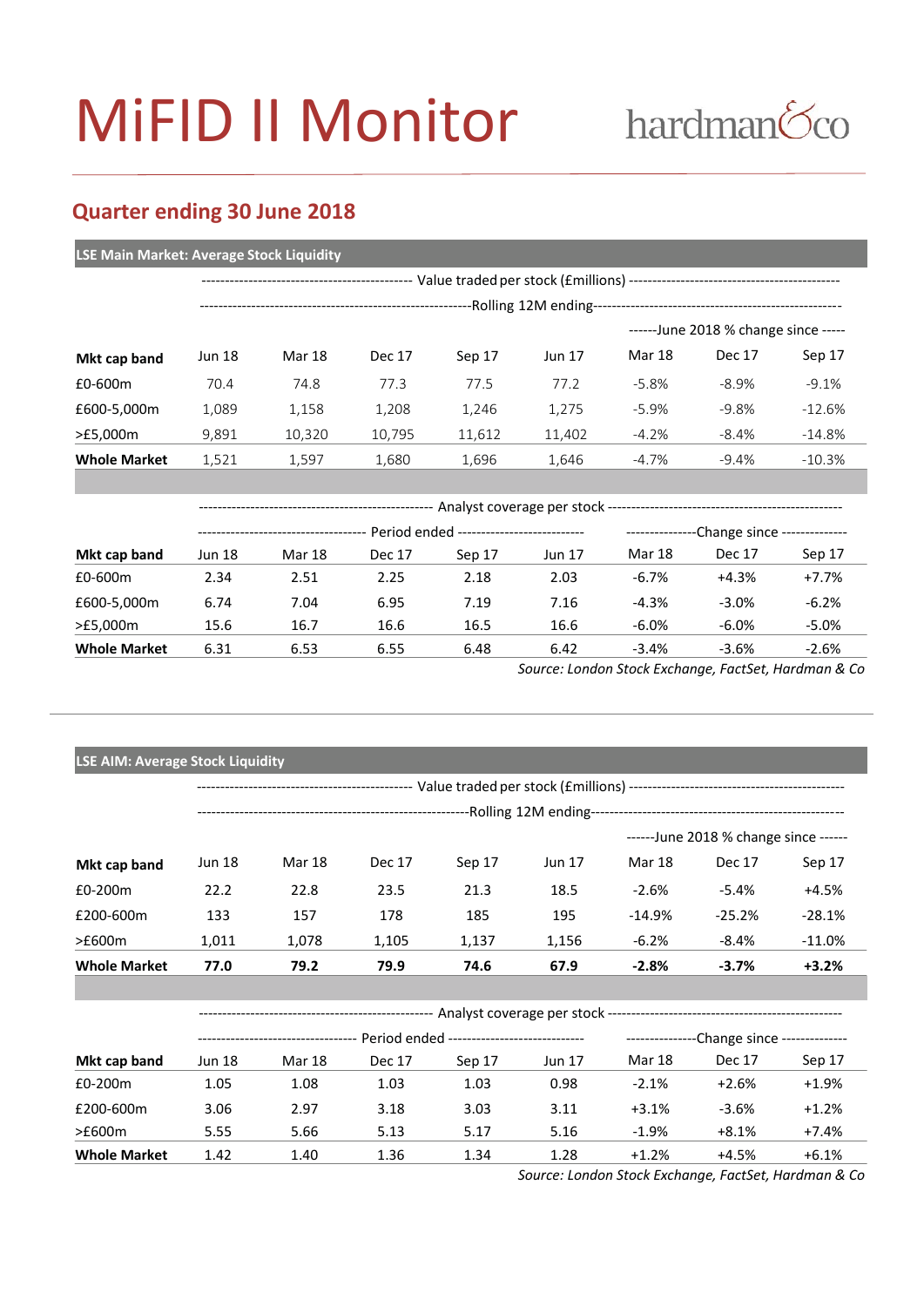### hardman<sup>6</sup>co

### **Methodology**

Liquidity and commission data are derived from London Stock Exchange monthly trading volume reports, and research coverage is sourced from FactSet.

Liquidity data is sourced from Hardman's proprietary database, maintained for several years, constructed from London Stock Exchange trade data. Further details available in our October 2017 research '*Liquidity – little understood, even before MiFID II*' http://www.hardmanandco.com/docs/default-source/newsletters/hardman-coarticle---liquidity-little-understood-even-before-mifid-ii---october-2017.pdf

Research coverage data is sourced from FactSet, totalling current publishing analyst broker research coverage for each stock in the FTSE All-Share and FTSE AIM All-Share indices, and presenting as an average across each market capitalisation band. 'Current publishing analysts' is defined as the total number of research firms updating earnings estimates on each stock (FactSet's "Number of Analysts" on the main Estimates screen), up to 270 days old, including all brokers except for the following commissioned research providers: Hardman & Co, Edison Investment Research, Equity Development and Progressive Equity Research. Data is aggregated according to historic market capitalisation at each calendar month end. Averages are total number of publishing analysts for all stocks in each market capitalisation band, divided by number of companies in that band, both as at each calendar month end.

#### **Hardman & Co**

35 New Broad Street London EC2M 1NH

Tel: +44(0)20 7194 7622

www.hardmanandco.com